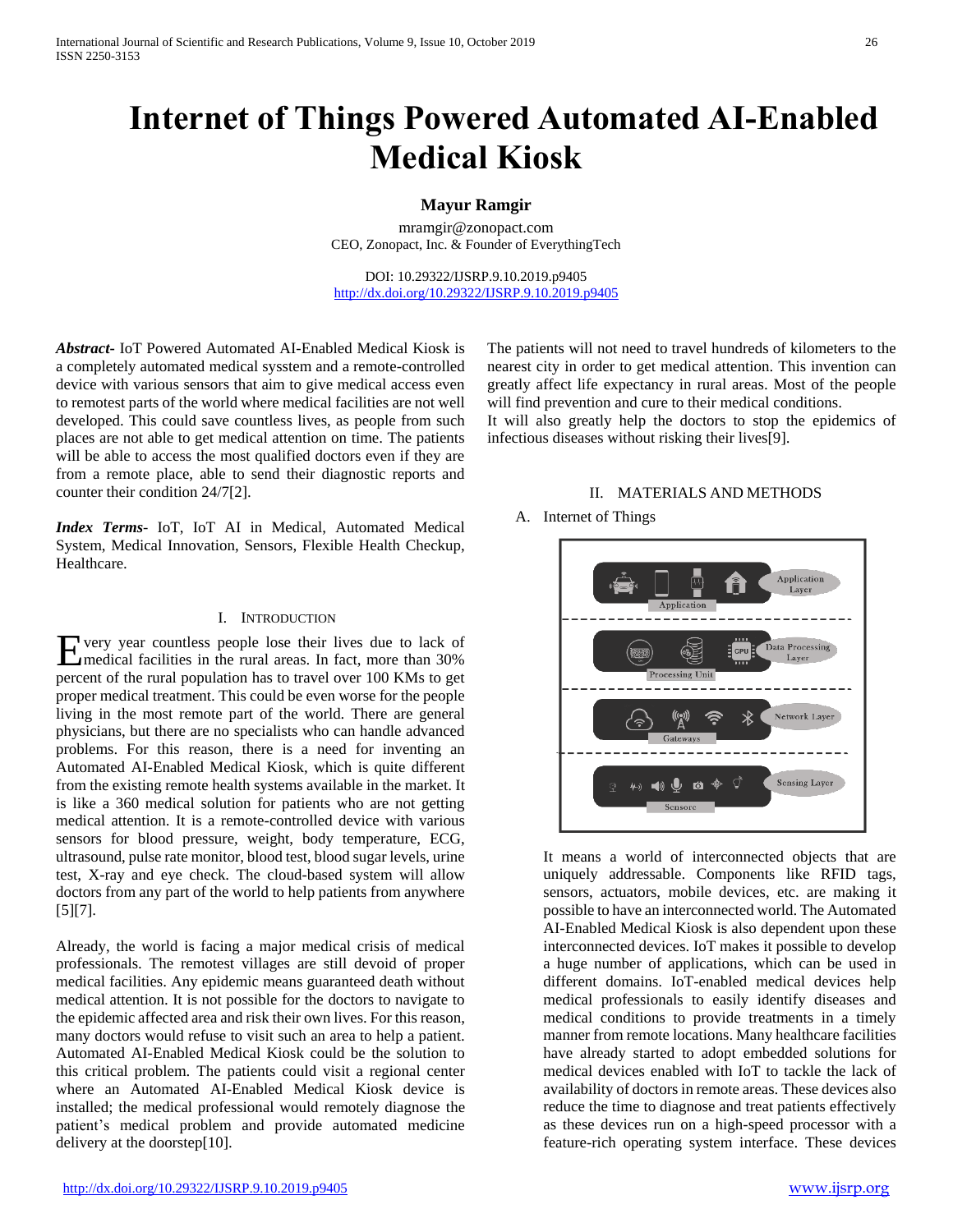are capable of storing data of each patient on the cloud for different analysis and diagnosis purpose on a repetitive basis.

These IoT medical devices function by connecting to various hardware for inspecting diseases. The majority of the IoT medical devices has a touchscreen interface for users and medical professionals. After analyzing the input provided by the user, a disease or a condition is detected by the embedded medical device. Then it searches for generic medicine information pre-loaded prescription file of the device. Lastly, the medicines will be either dispensed immediately from the machine or will be delivered straight from the nearest warehouse [1] .

# B. Artificial Intelligence

AI or Artificial intelligence devices are meant to simulate human thinking capabilities in order to fulfill repetitive or complex tasks. AI-based programs and systems have the ability to gather information, utilize logical policies to process data, recognize and correct mistakes. These AI-based systems have opened up new possibilities in the medical industry. They have assisted the doctors to work more efficiently than ever before [3].

Today, medical device manufacturers are using AI technology to truly innovate their products to better help healthcare providers and to improve patient care. Software as a medical device (SaMD) has the real potential to adapt and normalize device performance to improve health care for patients. From diagnosing diseases to therapeutic applications and robotics, the potential of AI is almost reaching every corner of medical science. The Automated AI-Enabled Medical Kiosk also relies upon AI technologies to smartly generate prescriptions and treatment for the patients. These AI 'medical machines' will be faster, more efficient, cheaper, and able to handle much larger workloads than humans. AI is a technology that not only can improve, but can itself to become better. Earlier, medical AIenabled devices have been sold in a 'locked' state. This means that they were unable to learn any further than their existing training sets. However, this ignored one of the largest benefits of AI: its ability to self-improvement [3][4][8][10]. Here's a diagram to explain how AI works:



C. Sensors

Multiple sensors have been used in IoT Powered Automated AI-Enabled Medical Kiosk. It consists of X-ray moving module, ultrasound sensor, blood pressure sensor, ECG sensor, weight scale, SP02 Pulsioximeter, spirometer, blood and urine sampling sensors, glucometer sensor, fingerprint scanner, and a camera sensor with retina scanner. All the sensors have been calibrated together to work in a unified Linux based operating system[10].

#### III. THE RESEARCH AND DESIGN

The research behind this invention was quite intensive. It was quite difficult to find out how so many sensors and devices would work together in one single unified device. First, intensive study about all of the similar existing systems, devices, and sensors, which provides some level of automation. Then, there was the task to figure out different sensors modules and to be connected together in order to form a single device. Installing all the sensors and devices into a Linux based system was a lengthy and tiresome job. Below are some of the important highlights and features of Automated AI-Enabled Medical Kiosk[6].

1. It has a remote-controlled ultrasound belt, which can be operated without any trained technician on-site.

2. It has automated remotely controlled movable X-ray, which can be operated remotely without any trained technician on-site.

3. It consists of urine and blood sample processors to get basic readings to help identify health conditions.

4. The cloud-based system allows any part of the doctors to help any part of the patients.

5. It has an automated medicine delivery mechanism to make sure the remote areas get essential medical delivered at their doorsteps.

Here are some diagrams, which explain the IoT Powered Automated AI-Enabled Medical Kiosk design better:

1. Figure 1. This figure shows how multiple devices are connected together with the help of the cloud. Both patients and doctors can access Automated AI-Enabled Medical Kiosk services through the mobile app and web portal. The Automated AI-Enabled Medical Kiosk standalone device with all the sensors is also connected to the cloud server. This device sends all the necessary information about the patients to the doctors remotely with the help of cloud technology. By using the mobile app or web portal a doctor can check the patient record, prescribe medicine, etc. The central warehouse is used for storing the prescribed medicine. Lastly, an unmanned drone is used to deliver the medicine at the doorstep of the customer.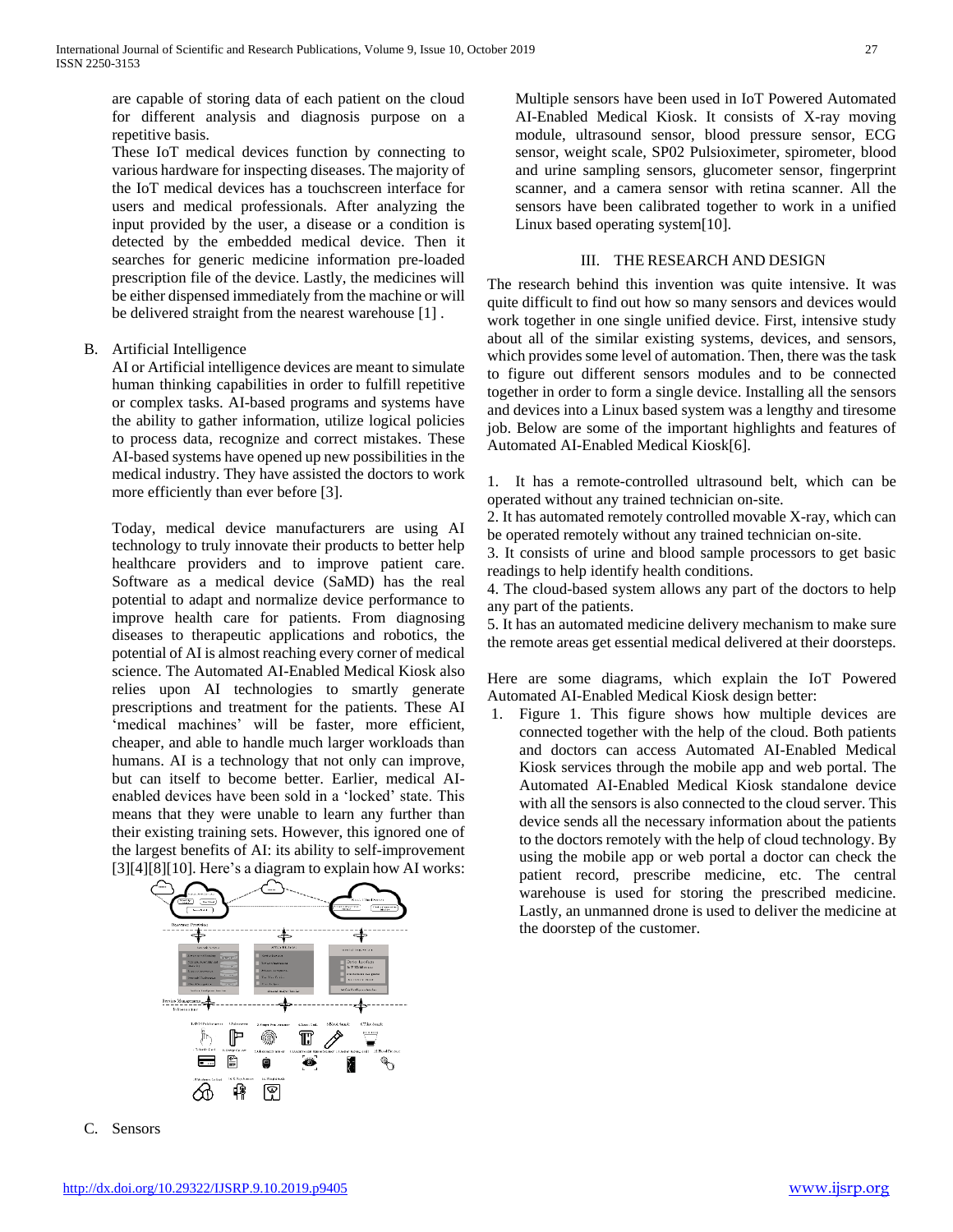

2. Figure 2. This figure demonstrates the various sensors that are attached to the Automated AI-Enabled Medical Kiosk machine. It is a single consolidated machine that can do multiple jobs. People can have their X-ray, blood pressure, ECG, weight, blood sugar, etc. checked with this single device. The Automated AI-Enabled Medical Kiosk device will communicate with its proprietary cloud, so the doctors can analyze and suggest recommended treatment and medication to the patients. This Automated AI-Enabled Medical Kiosk machine can be installed to any remote location easily. It just needs internet connectivity to function.



10 X- Ray Moving Scale 11 Blood Pressure 12 ECG Sensor 13 Medicine Collect 14 X - Ray Scanner 15 Weight Scale

## IV. ADVANCED FEATURES

This Automated AI-Enabled Medical Kiosk machine is the only remotely doctor controlled machine with so many sensors and different technologies. This device has the following advanced features, which makes it different from the rest of the devices:

1. **Remote-controlled ultrasound:** There is a hollow belt, which contains a remote-controlled ultrasound probe. The probe can be controlled remotely to move up and down to scan the patient. The pressure can also be controlled to obtain the best ultrasound images from the patient's body. This belt can be changed to various sizes, shapes, and materials. Therefore, it will not be necessary to have a trained professional/technician at the premise during its operation.

2. **Remote-controlled X-ray:** Having a clear X-ray is one of the hardest things in a medical institution. This device has an X-ray module attached to its side. It can be remotely controlled to move up and down by an X-ray specialist. Thus, we will not need to have an on-site X-ray specialist at the Kiosk location. This can greatly help people from remote places, where no qualified medical professionals are available.

The device is also connected with a camera, fingerprint scanner, retina scanner, printer, microphone, speaker and a touch screen.

3. Figure 3. This figure demonstrates the other devices and sensors connected to the device near the user console. The Automated AI-Enabled Medical Kiosk has a camera sensor to provide video call facilities and capture the face of each patient to manage his/her profile. It also has a fingerprint sensor and a retina scanner for a secure authentication process. The patients can use the credit card module for their payments. However, they can also insert cash for the payment. The SP02 Pulsioximeter form the machine can be used for measuring the oxygen levels in the blood and the spirometer is for measuring the ventilation patterns in the breathing. Patients can also submit their blood and urine sample to the machine for analyzation. There's a glucometer sensor attached to the machine to measure blood sugar levels of patients. After the check-up and the payment, patients will be able to collect an auto-generated receipt from the machine[1].



The display is very useful for displaying important information and presenting guides that instruct the patients how to place the sensors during their operation. The camera, microphone, and speakers are used for video calling medical professionals in certain situations. The patient record will be maintained once a patient has registered to the Kiosk. Medicines will be given to the patients from the device itself. However, if the medicine is not present in the machine, then it will be delivered from the nearby warehouse via an unmanned or manned vehicle. This entire process of the device almost presents a 360-degree medical solution for patients.

# V. CONCLUSION

The IoT Powered Automated AI-Enabled Medical Kiosk can become a revolution in the healthcare industry. So many people do not get medical attention in time, as they do not have access to medical facilities and doctors. Patients with a chronic disease like cancer can have regular health checkups without the need of traveling for a hundred kilometers.

The shortage of doctors can also be dealt with this device, as doctors can be remotely present in different locations with the